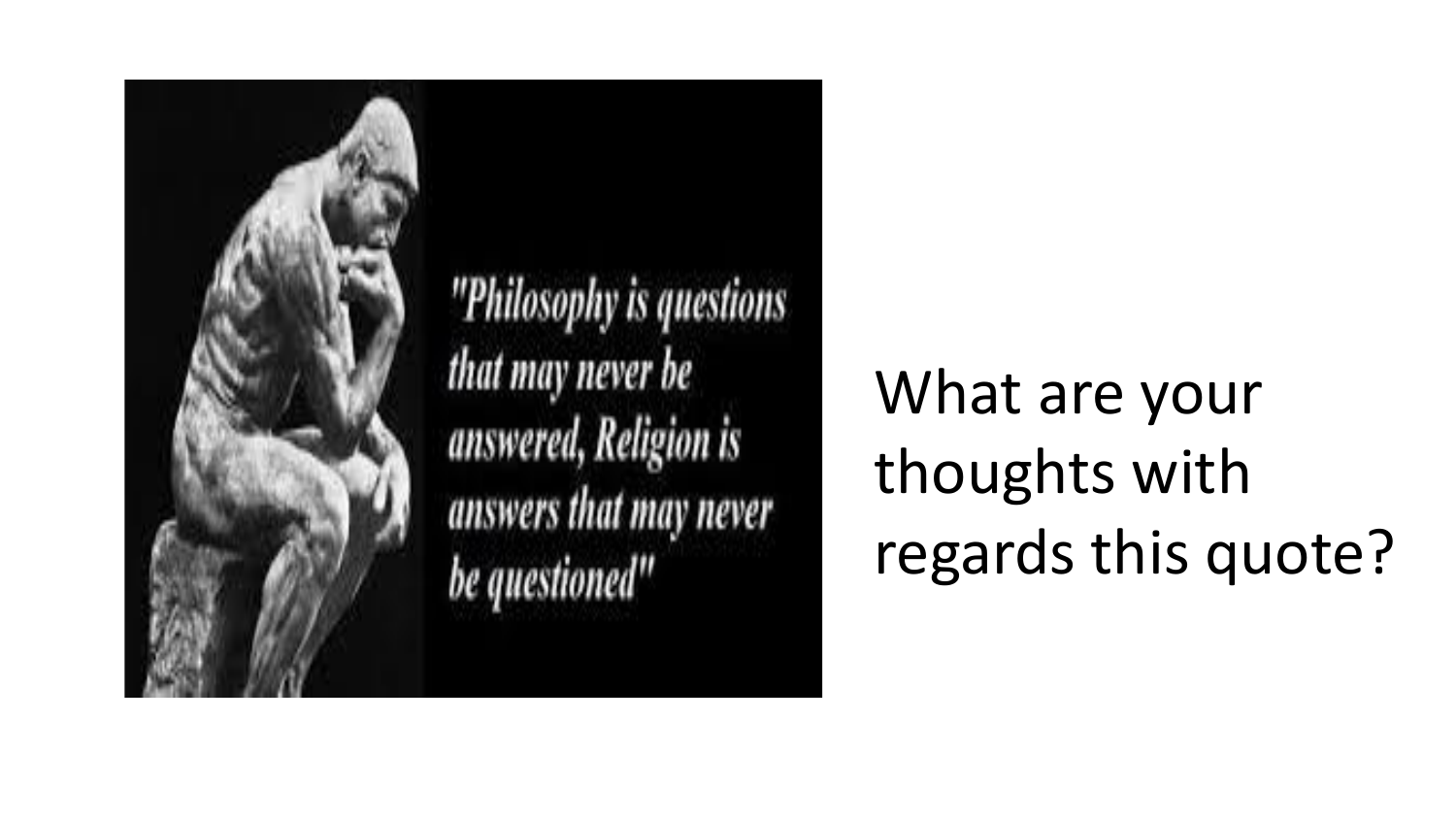### Preparing for A Level Religious Studies

Project objectives

-To get familiar with what you will be studying in your course (A Level RE) -To identify online resources available for your course -To be able to structure your essay in accordance with course expectations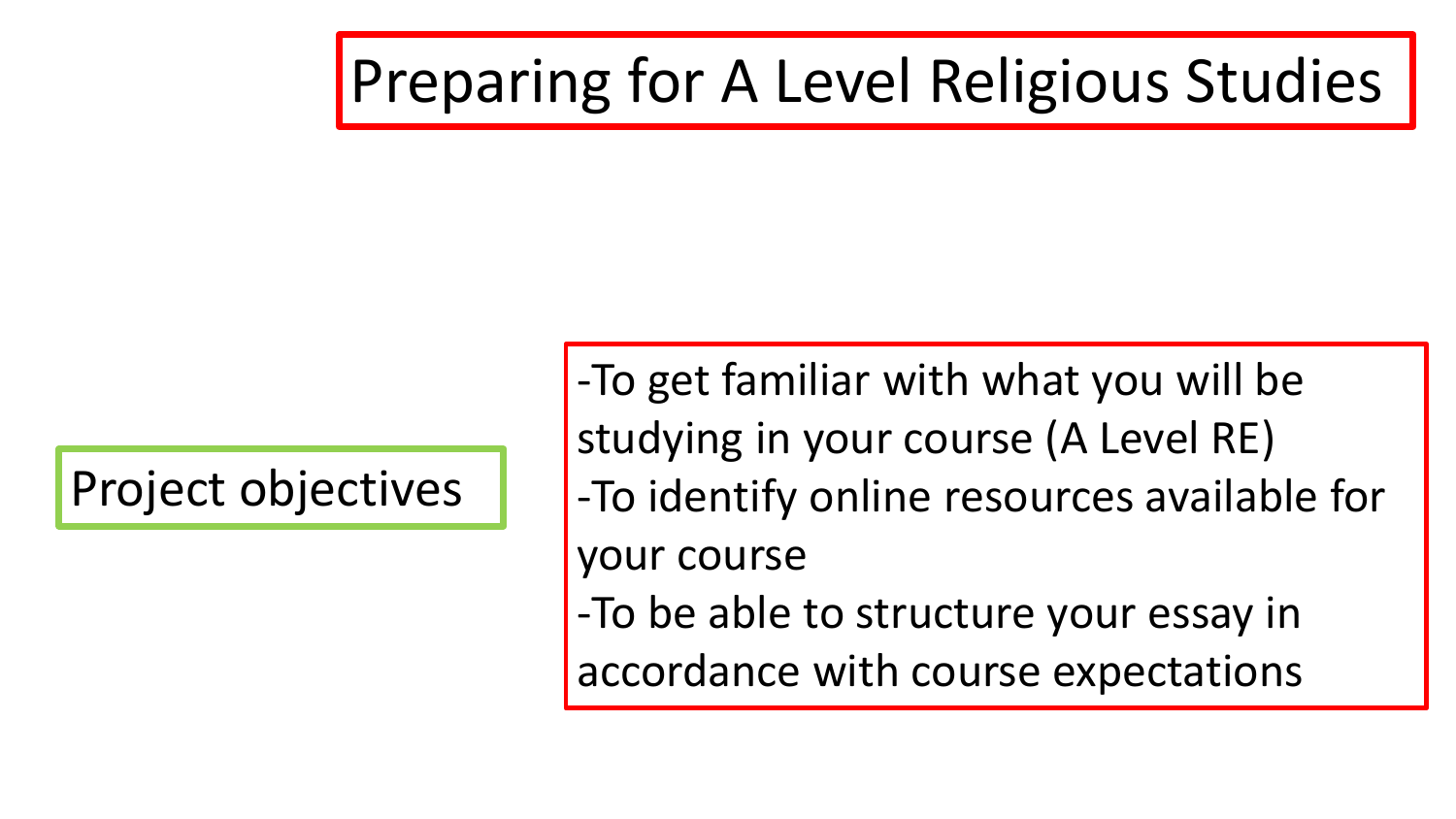## Preparing for A Level Religious Studies



- 1. Outline the main topics, key words, problems and thinkers of the component of A Level (OCR) that you picked for researching.
- 2. Identify the online resources that are useful for each topic that you outline for question 1.
- 3. Choose any 40 mark question from the component you research and answer it in accordance to the worksheet given to you.
- 4. Write a report of your findings and complete the worksheet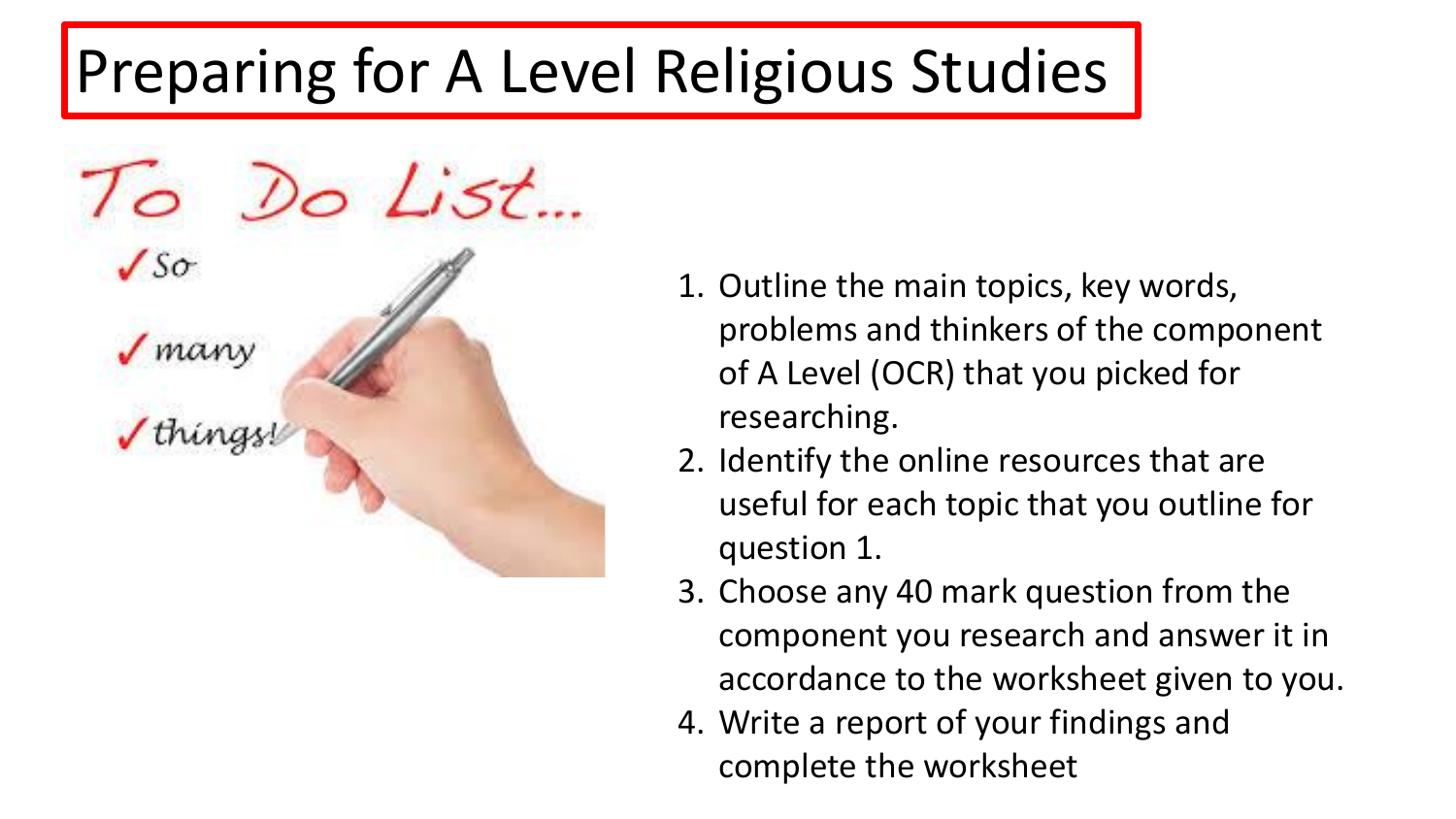[https://www.ocr.org.uk/Images/242913-specification](https://www.ocr.org.uk/Images/242913-specification-accredited-a-level-gce-religious-studies-h573.pdf)accredited-a-level-gce-religious-studies-h573.pdf







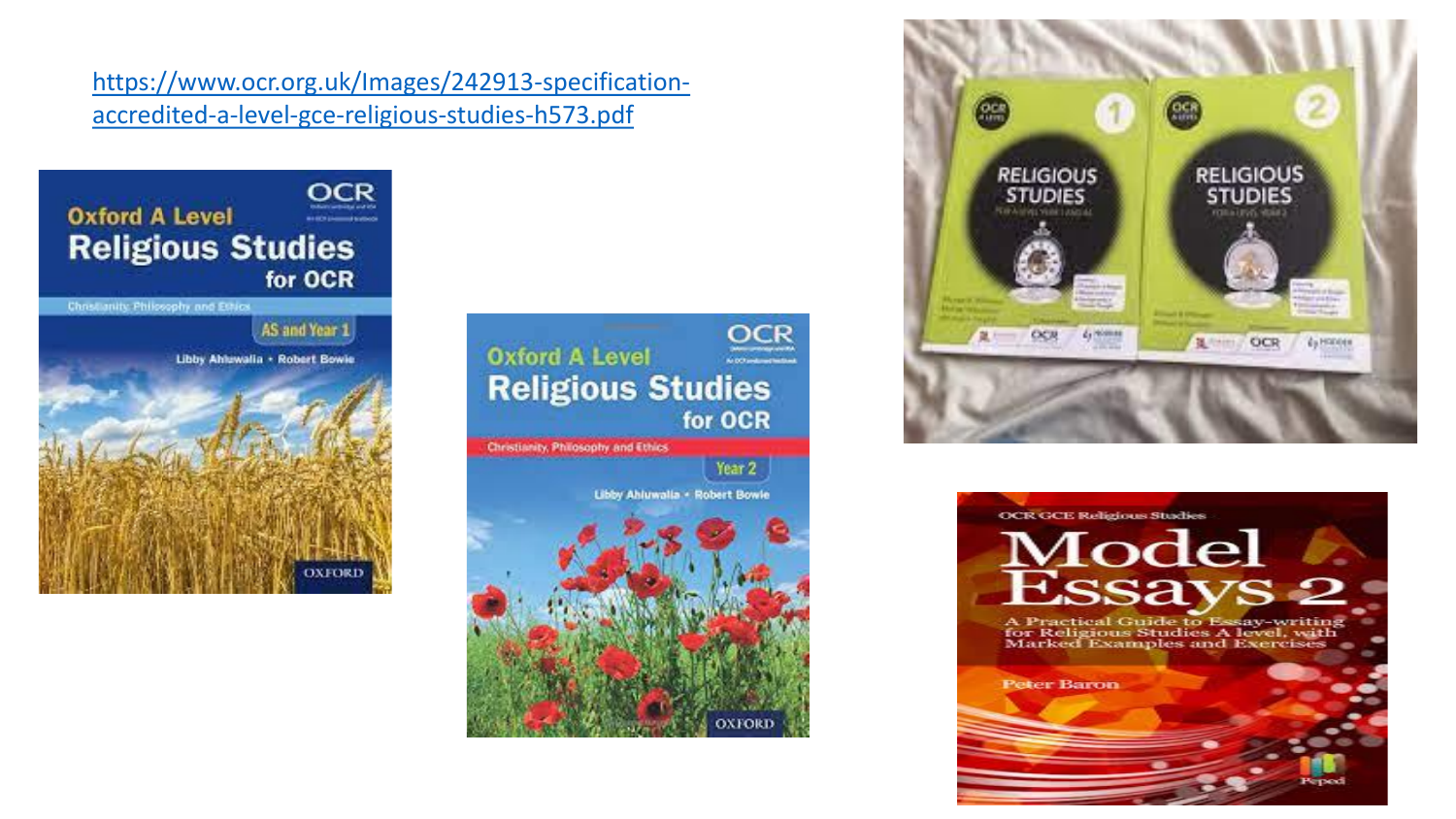### **MARK COFFEY AND DENNIS BROWN RELIGION ND ETHICS** Q

THE COMPLETE RESOURCE FOR COMPONENT 02<br>OF THE NEW AS AND A LEVEL SPECIFICATIONS





#### **DENNIS BROWN · ANN GREGGS DEVELOPMENTS IN CHRISTIAN THOUGHT** FOR OCR

THE COMPLETE RESOURCE FOR COMPONENT 03 OF THE NEW AS AND A LEVEL SPECIFICATION

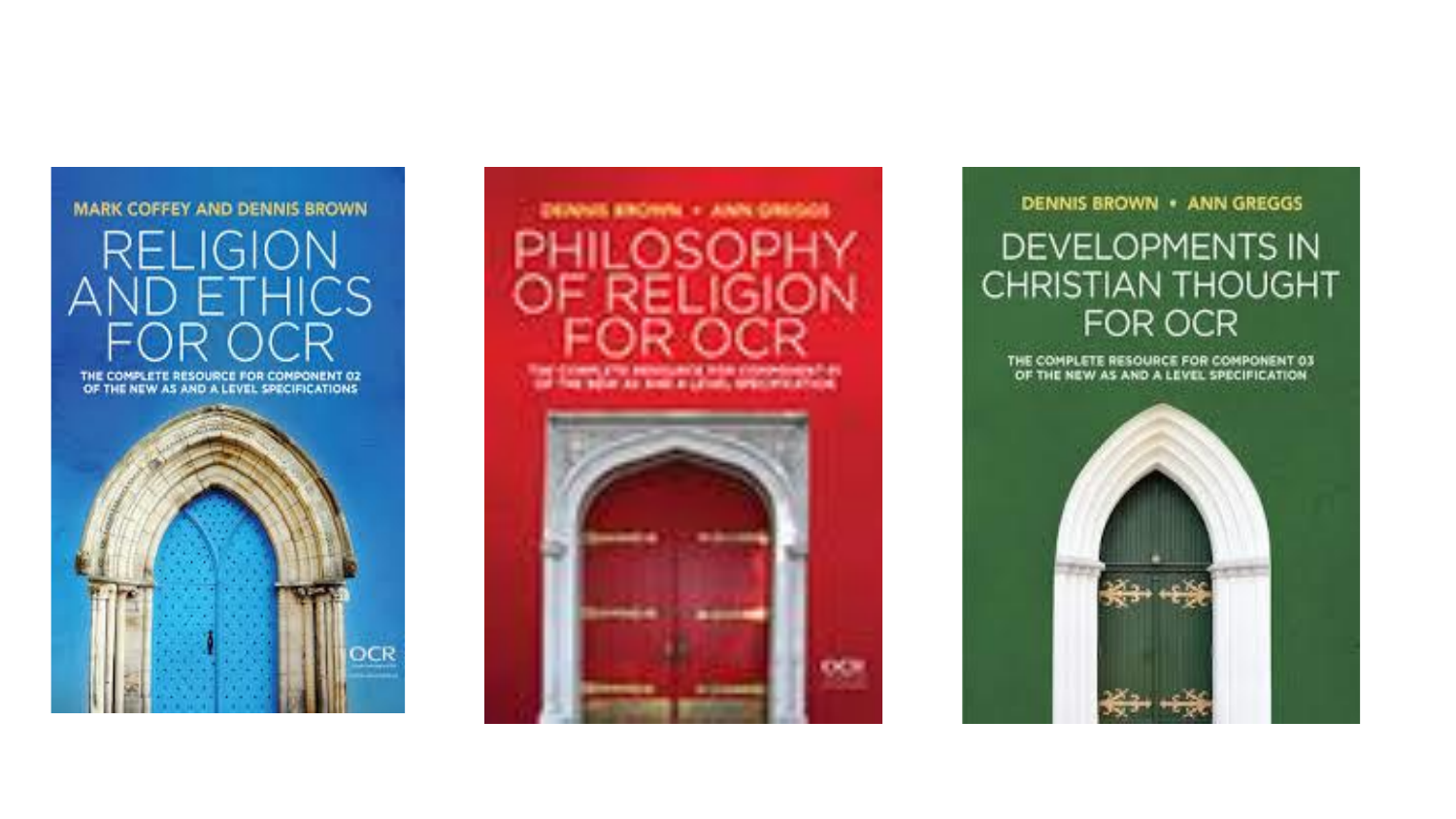

## Let's find out what Religious Studies means…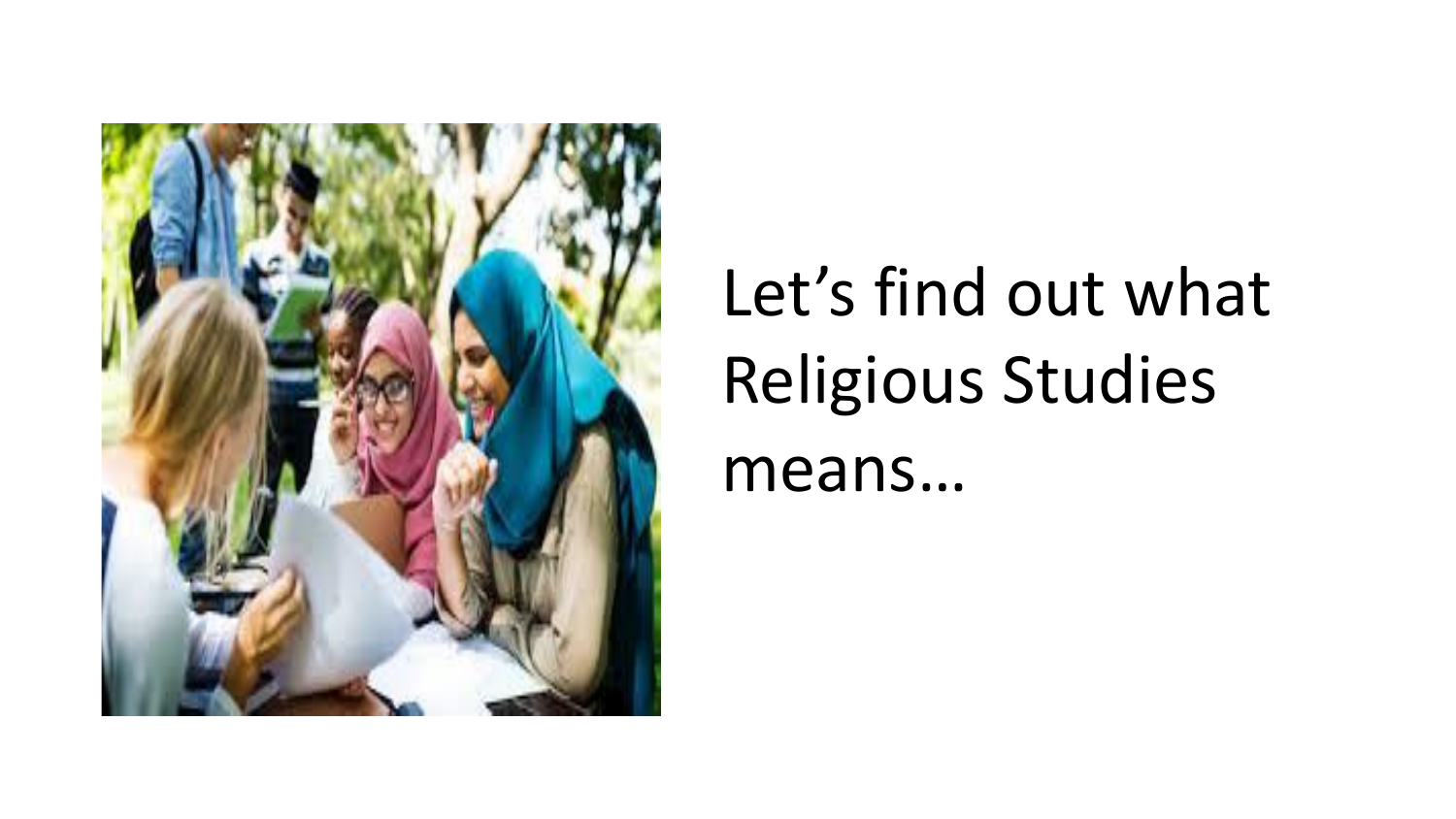# Philosophy of religion



In Philosophy of Religion you will study ancient philosophical influences; the nature of the soul, mind and body; arguments about the existence or non-existence of God; the nature and impact of religious experience; the challenge for religious belief of the problem of evil; ideas about the nature of God; and issues in religious language.

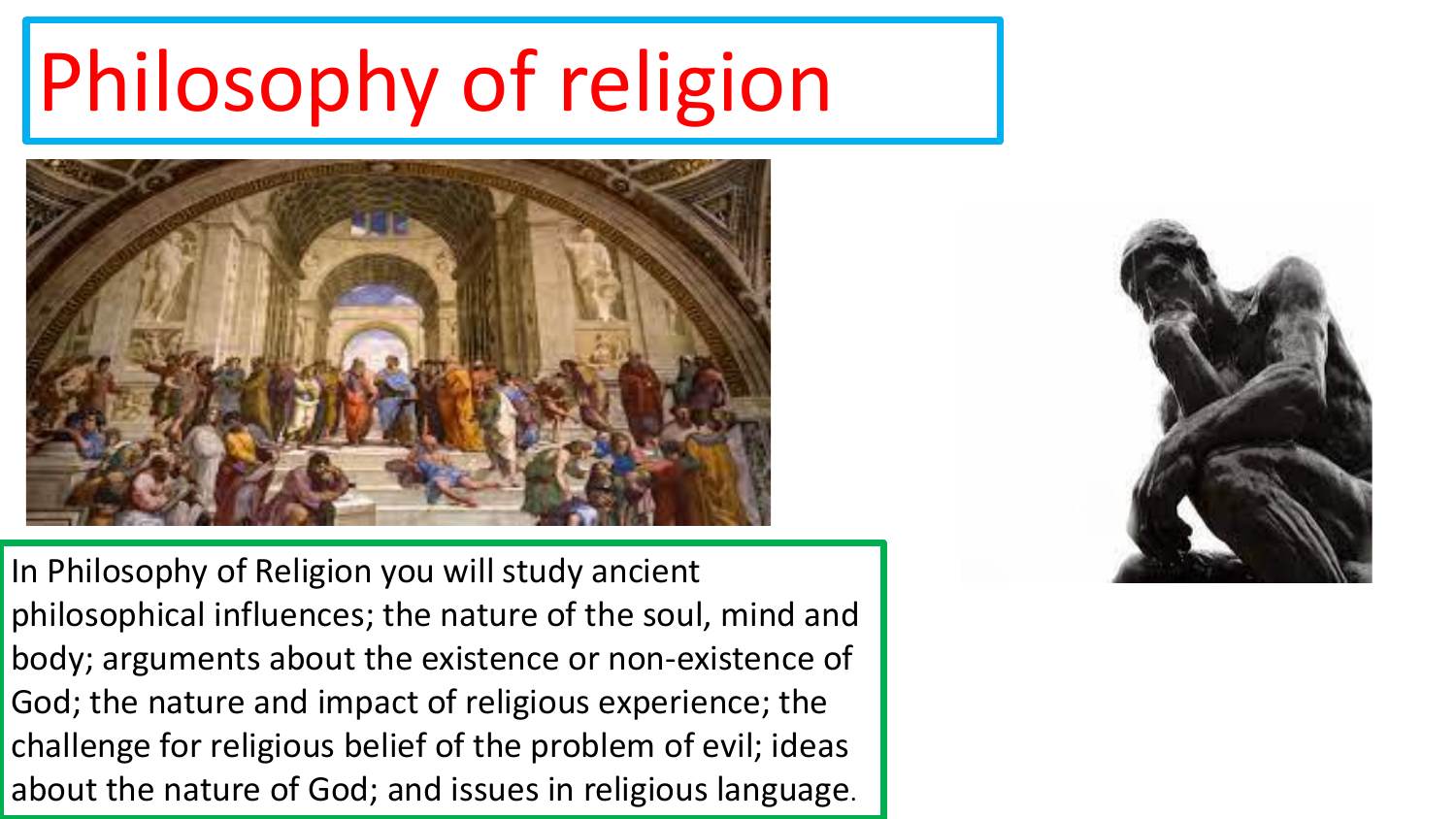# **Ethics**

In Religious Ethics you will look first at absolutist and relativist ethical theories and religious ethics before addressing applied ethics, i.e. ethical theory as applied to euthanasia and business ethics. In addition, you will study ethical language and thought, debates surrounding the significant idea of 'conscience' as well as sexual ethics and the influence on ethical thought of developments in religious beliefs.